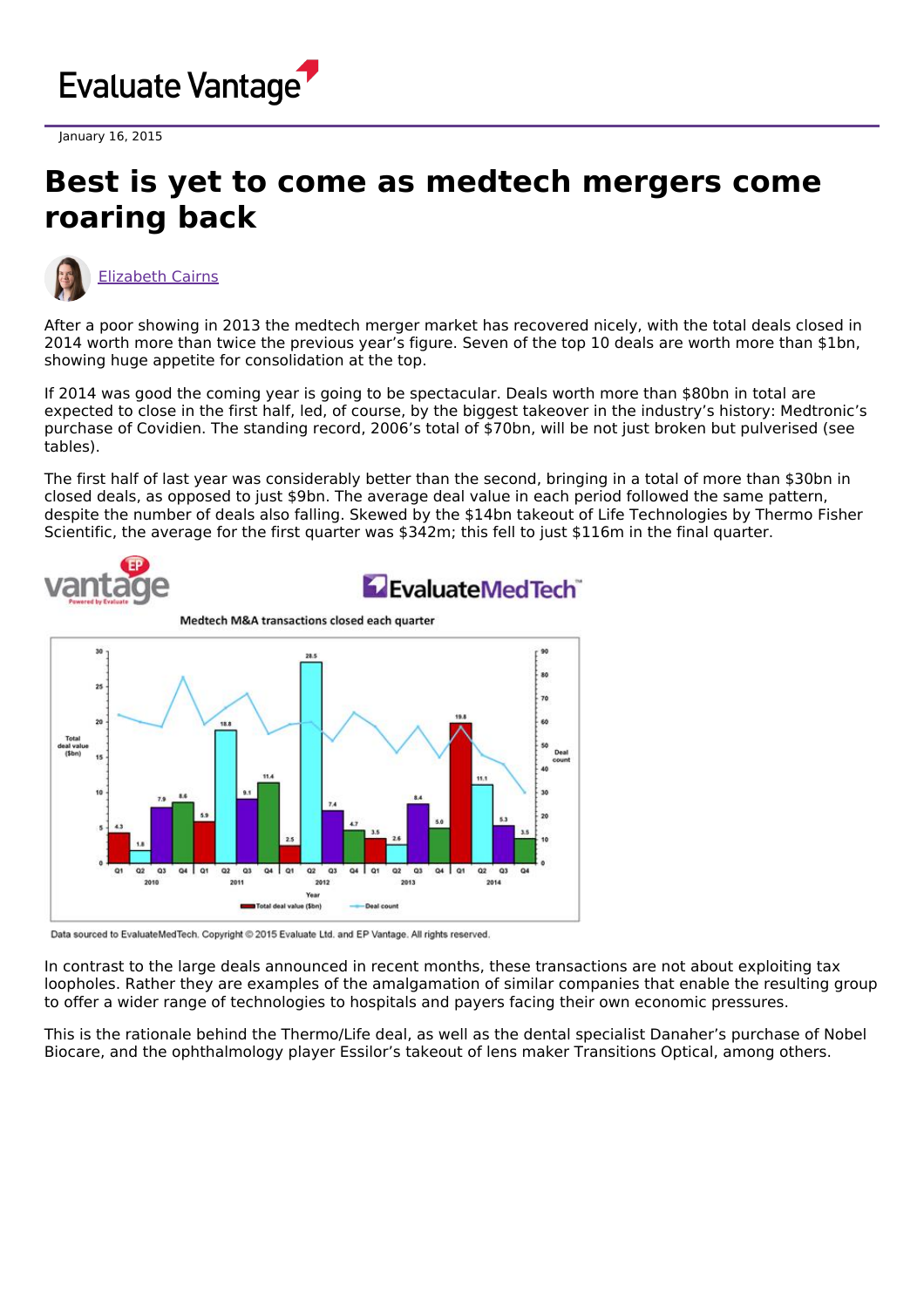| Medtech acquisitions of the past decade |                   |                   |  |
|-----------------------------------------|-------------------|-------------------|--|
| <b>Deal completion date</b>             | Deal value (\$bn) | <b>Deal count</b> |  |
| 2014                                    | 39.8              | 176               |  |
| 2013                                    | 19.5              | 208               |  |
| 2012                                    | 43.1              | 235               |  |
| 2011                                    | 45.2              | 252               |  |
| 2010                                    | 22.6              | 260               |  |
| 2009                                    | 13.2              | 172               |  |
| 2008                                    | 26.4              | 219               |  |
| 2007                                    | 51.4              | 258               |  |
| 2006                                    | 69.9              | 217               |  |
| 2006 (excluding Boston-Guidant)         | 42.9              | 216               |  |
| 2005                                    | 18.5              | 198               |  |
| 2004                                    | 19.8              | 150               |  |

The private equity concern Carlyle Group bought Johnson & Johnson's sluggish diagnostics business to do it up and sell it on. A second huge private equity deal has since been announced, with EQT Partners announcing in November that it was taking Siemens's hearing aid unit off its hands for \$2.8bn.

## **Innovation**

But some of 2014's deals were more a means for companies to acquire promising, innovative technologies – the traditional rationale for an industry that is still, at the lower end at least, largely fuelled by trade sales. Covidien purchased the Israeli company Given Imaging to obtain its PillCam range of capsule endoscopes – tiny cameras that are swallowed by a patient to enable imaging of the intestinal tract to identify potentially cancerous polyps.

| Top 10 takeouts closed in 2014 |                                                          |                  |  |
|--------------------------------|----------------------------------------------------------|------------------|--|
| <b>Acquirer</b>                | <b>Target</b>                                            | Deal value (\$m) |  |
| Thermo Fisher Scientific       | Life Technologies                                        | 13,600           |  |
| Carlyle Group                  | Ortho-Clinical Diagnostics business of Johnson & Johnson | 4,150            |  |
| Danaher                        | Nobel Biocare                                            | 2,200            |  |
| <b>Essilor International</b>   | <b>Transitions Optical</b>                               | 1,855            |  |
| Grifols                        | Blood transfusion diagnostics business of Novartis       | 1,675            |  |
| Smith & Nephew                 | ArthroCare                                               | 1,500            |  |
| The Cooper Companies           | Sauflon Pharmaceuticals                                  | 1,200            |  |
| Covidien                       | Given Imaging                                            | 860              |  |
| Ansell                         | BarrierSafe Solutions International                      | 615              |  |
| Merz                           | Ulthera                                                  | 600              |  |

The PillCam line is highly innovative, a genuinely different technology from anything that had existed before. It was never intended to replace traditional endoscopy or colonoscopy but rather to find a niche treating patients who are unable to endure the standard procedure, plus those who were willing to pay extra to avoid its discomfort. At the time of the acquisition announcement Given was forecast to grow at an annual rate of 13% (Covidien's purchase of Given Imaging is third biggest deal [announced](http://www.epvantage.com/Universal/View.aspx?type=Story&id=475119&isEPVantage=yes) this year, December 9, 2013).